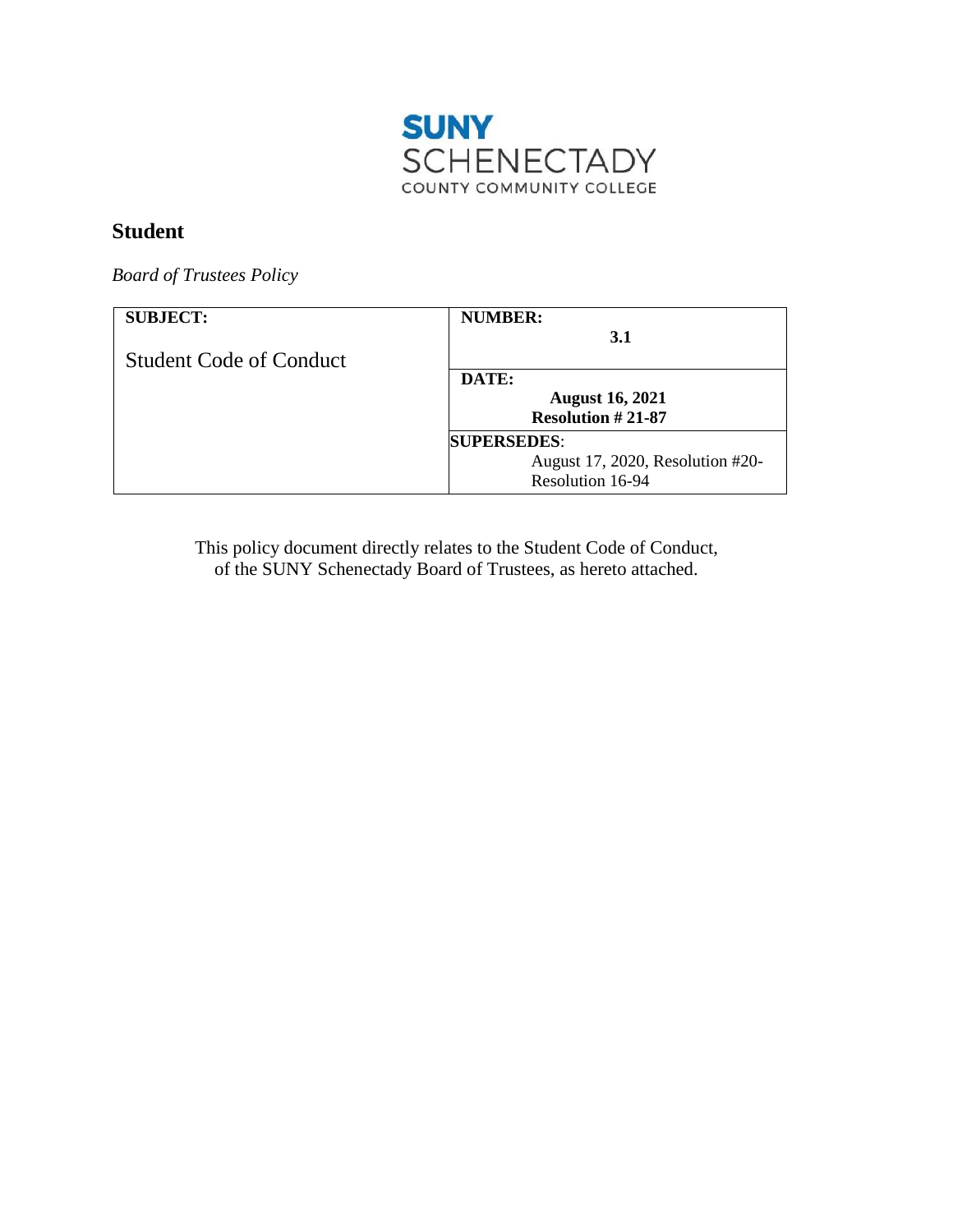# **Student Code of Conduct**

# **I. POLICY STATEMENT**

 Students enrolling at SUNY Schenectady County Community College ("SUNY Schenectady" or the "College") assume the expectations, rights and responsibilities of all members of the student body. Students are members of the College community and are expected to act responsibly and to not interfere with the rights, comfort, or safety of other members an obligation to conduct themselves in a manner compatible with the academic standards, policies, procedures, rules and regulations of the College and its entities. This SUNY Schenectady Student Code of Conduct (the "Code") defines of the College community. All students are held accountable for their actions. Behavior that adversely affects the student's responsible membership in the academic community shall result in appropriate disciplinary action.

#### **II. NONDISCRIMINATION**

 SUNY Schenectady applies the protections set forth in this Code regardless of race, color, national origin, religion, investigative, criminal justice, or judicial or conduct process. creed, age, disability, sex, gender identity or expression, sexual orientation, familial status, pregnancy, predisposing genetic characteristics, military status, domestic violence victim status, criminal conviction, or other characteristic protected by law. Students may exercise civil rights and practice religion without interference by SUNY Schenectady's

#### **III. PURPOSE OF THE CODE**

 development by providing a fair conduct review procedure that issues consistent responses for behaviors that are This Code and the accompanying student disciplinary processes are intended to assist students in their personal incongruent with the College's expectations. In furthering the educational aims of the college and maintaining compliance with the provisions of Article129-A of the Education Law of the State of New York, this Code outlines the practices to be utilized in administering the student disciplinary system at SUNY Schenectady.

Other SUNY Schenectady policies and procedures referenced in this Code include:

- Title IX Grievance Policy [https://sunysccc.edu/PDF/About%20SCCC/Policies%20and%20Procedures/Human%20Resources/2.2](https://sunysccc.edu/PDF/About%20SCCC/Policies%20and%20Procedures/Human%20Resources/2.23-3.19-TitleIXGrievancePolicy.pdf)  [3-3.19-TitleIXGrievancePolicy.pdf](https://sunysccc.edu/PDF/About%20SCCC/Policies%20and%20Procedures/Human%20Resources/2.23-3.19-TitleIXGrievancePolicy.pdf)
- Sexual Assault, Relationship Violence, and Stalking Policies for Students and Employees ("Sexual Misconduct Policy") [https://sunysccc.edu/PDF/About%20SCCC/Policies%20and%20Procedures/Student/3.16-](https://sunysccc.edu/PDF/About%20SCCC/Policies%20and%20Procedures/Student/3.16-SexualAssault-RelationshipViolence-Stalking.pdf) [SexualAssault-RelationshipViolence-Stalking.pdf](https://sunysccc.edu/PDF/About%20SCCC/Policies%20and%20Procedures/Student/3.16-SexualAssault-RelationshipViolence-Stalking.pdf)
- • Discrimination, Harassment, and Retaliation Policy and Complaint Resolution Procedure [https://sunysccc.edu/PDF/About%20SCCC/Policies%20and%20Procedures/Student/3.15-Procedure-](https://sunysccc.edu/PDF/About%20SCCC/Policies%20and%20Procedures/Student/3.15-Procedure-ResolvingComplaints-DiscriminationHarassmentRetaliation.pdf)[ResolvingComplaints-DiscriminationHarassmentRetaliation.pdf](https://sunysccc.edu/PDF/About%20SCCC/Policies%20and%20Procedures/Student/3.15-Procedure-ResolvingComplaints-DiscriminationHarassmentRetaliation.pdf)

# **IV. PHILOSOPHY**

 The Code embraces several core philosophies: preservation of the freedom of speech and the rights of peaceable values to the College community; and the belief that all members of the institution should be part of a campus appropriate individual and group behaviors as well as protecting the rights of individuals and the campus community from disruption and/or harm. The disciplinary experience is intended to make clear to students the limits of acceptable assembly; respect for academic freedom and constructive criticism; a conviction that honesty and integrity are key environment that respects and appreciates differences. Procedures used to enforce standards contribute to teaching behavior and to provide students who violate the Code an opportunity to more fully understand the rules and incorporate the experience into their personal growth and development. The disciplinary experience is designed to be both educational and corrective.

# **V. DEFINITIONS**

 engage in sexual activity. Consent can be given by words or actions, as long as those words or actions create itself, does not demonstrate consent. The definition of consent does not vary based upon a participant's sex, A. The term "**affirmative consent**" means a knowing, voluntary, and mutual decision among all participants to clear permission regarding willingness to engage in the sexual activity. Silence or lack of resistance, in and of sexual orientation, gender identity, or gender expression.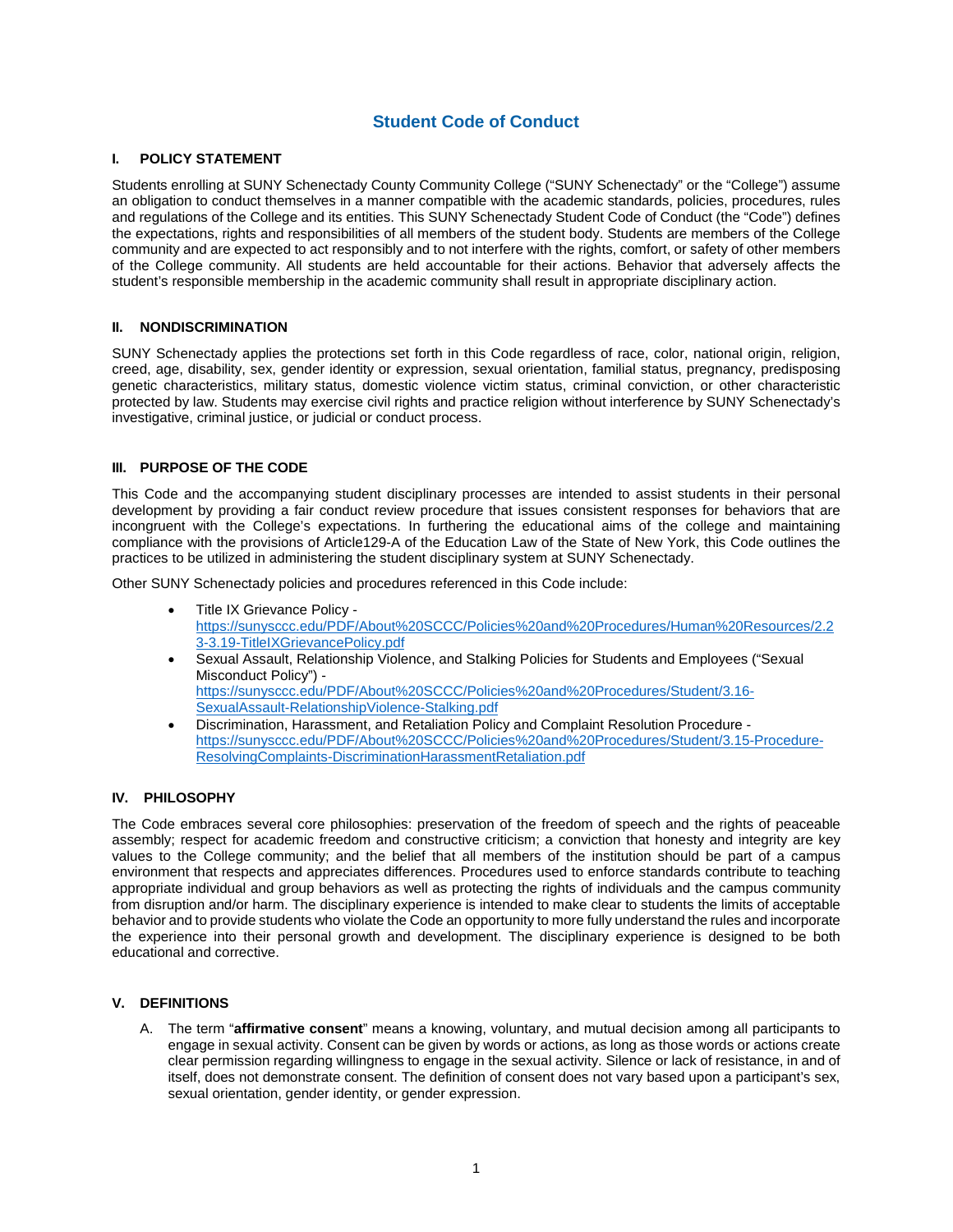- • Consent to any sexual act or prior consensual sexual activity between or with any party does not necessarily constitute consent to any other sexual act.
- • Consent is required regardless of whether the person initiating the act is under the influence of drugs and/or alcohol.
- Consent may be initially given but withdrawn at any time.
- • Consent cannot be given when a person is incapacitated, which occurs when an individual lacks the ability consciousness or being asleep, being involuntarily restrained, or if an individual otherwise cannot consent. Depending on the degree of intoxication, someone who is under the influence of alcohol, drugs, to knowingly choose to participate in sexual activity. Incapacitation may be caused by the lack of or other intoxicants may be incapacitated and therefore unable to consent.
- Consent cannot be given when it is the result of any coercion, intimidation, force, or threat of harm.
- When consent is withdrawn or can no longer be given, sexual activity must stop.
- B. The term "**Appeals Board**" means a board of between one and three members designated by the Vice President of Student Affairs to consider an appeal from a Hearing Board's determination, and/or from the sanctions imposed by the Hearing Board. No members of a Hearing Board may serve on an Appeals Board reviewing the same or a similar complaint. No member of the Appeals Board may have a conflict of interest or bias against any party to a Code complaint.
- C. The "**Vice President of Student Affairs**" is the senior officer designated by the President of SUNY Schenectady to be responsible for the administration of the Code. The Vice President, or designee, is responsible for the day to day administration of the Code.
- D. The term "**business day**" is defined as any day from Monday through Friday, but does not include days when the College is closed.
- E. The term "**bystander**" shall mean a person who observes a Sexual Offense, crime, impending crime, conflict, potentially violent or violent behavior, or conduct that is in violation of rules or policies of SUNY Schenectady.
- F. The term "**complaint**" means a complaint filed by or on behalf of a member of the College community.
- community, and/or the reporting individual. If the College brings the complaint on behalf of the reporting individual, the College shall be the complainant and the reporting individual shall be a co-complainant. G. The term "**complainant**" means the College on behalf of an individual or department in SUNY Schenectady
- H. The term "**crime of violence**" means murder, Sexual Offense, robbery, aggravated assault, burglary, motor vehicle theft, manslaughter, and arson.
- Vice President. No member of the Hearing Board may have a conflict of interest or bias against any party to Board. I. The term "**Hearing Board**" means a board of three members of the Hearing Board Panel designated by the a Code complaint. The Vice President shall designate one member to serve as the Chair of the Hearing
- Board. J. The term "**Hearing Board Panel**" means a group of faculty, staff, and students designated by the Vice President of Student Affairs to hear complaints or charges brought under this code. Members of the Hearing Board Panel receive annual training in conducting reviews of sexual violence, the effects of trauma, responsible" until a finding of responsibility is made, SUNY Schenectady's Title IX Grievance Policy and stalking. The Vice President of Student Affairs will designate members of a Hearing Board from the Hearing impartiality, the rights of the respondent, including the right to a presumption that the respondent is "not Sexual Misconduct Policy, and other issues related to sexual assault, domestic violence, dating violence, and Board Panel.
- K. The term "**member of the College community**" includes any person who is a student, faculty member, employee, SUNY Schenectady official, or volunteer. A person's status in a particular situation shall be determined by the Vice President of Student Affairs.
- pursuant to this Code. L. The terms "**respondent**" or "**accused**" are used interchangeably and mean the person accused of a violation
- with victim status, and any other term used by an institution to reference an individual who brings forth a report M. The term "reporting Individual" shall encompass the terms victim, survivor, complainant, claimant, witness of a violation.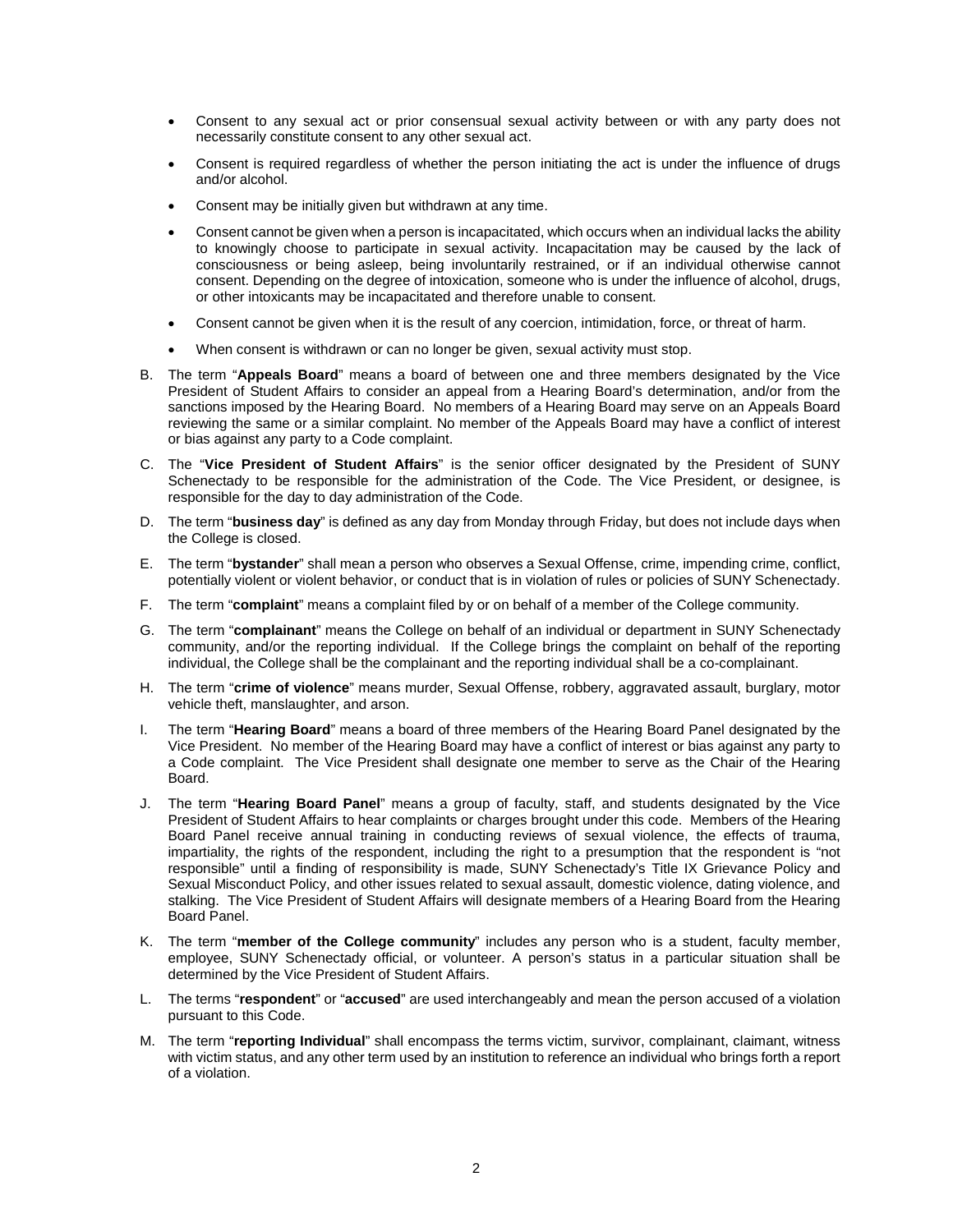- N. The term "**Sexual Offense**" means sexual activity, sexual assault, relationship violence, and/or stalking, as defined in SUNY Schenectady's Title IX Grievance Policy and/or Sexual Misconduct Policy.
- O. The term "**SUNY Schenectady premises**" includes all land, buildings, facilities, vehicles, and other property used, or in the possession of, or owned or controlled by SUNY Schenectady (including adjacent streets and sidewalks.)

# **VI. STUDENTS' BILL OF RIGHTS**

 to victims and survivors of sexual assault, domestic violence, dating violence, and/or stalking to ensure that they can continue to participate in College-wide and campus programs, activities, and employment. All victims and survivors of these crimes and violations, regardless of race, color, national origin, religion, creed, age, disability, sex, gender identity The State University of New York and SUNY Schenectady are committed to providing options, support and assistance or expression, sexual orientation, familial status, pregnancy, predisposing genetic characteristics, military status, domestic violence victim status, criminal conviction, or other protected characteristics have the following rights, regardless of whether the crime or violation occurs on campus, off campus, or while studying abroad:

- A. All students have the right to:
	- 1. Make a report to:
		- • An employee with the authority to address complaints, including the Title IX Coordinator, a Student Affairs employee, or a Human Resources employee;
		- Campus Security;
		- Local law enforcement and/or the New York State police;
		- Family Court or Civil Court.
	- 2. Confidentially or anonymously disclose a crime or violation and have the report taken seriously;
	- 3. Make a decision freely about whether or not to disclose a crime or violation and participate in the judicial or conduct process and/or criminal justice process free from pressure from the College;
	- 4. Be treated with dignity and receive courteous, fair, and respectful health care and counseling services, where available;
	- 5. Be free from any suggestion that the reporting individual is at fault when these crimes and violations are committed, or that you should have acted in a different manner to avoid such crime or violation;
	- 6. Describe the incident to as few SUNY Schenectady representatives as practicable and not be required to unnecessarily repeat a description of the incident;
	- 7. Be free from retaliation by the College, the accused, the respondent, and/or their friends, family and acquaintances;
	- 8. Access to at least one level of appeal of a final determination;
	- 9. Be accompanied by an advisor of choice who may assist and advise a reporting individual, accused, or respondent throughout the judicial or conduct process including during all meetings and; and
	- 10. Exercise civil rights and practice of religion without interference by the investigative, criminal justice, or judicial or conduct process of the College.
- B. Options in Brief:

Victims/survivors have many options that can be pursued simultaneously, including option to pursue one or more of the following:

- Receive resources, such as counseling and medical attention;
- Confidentially or anonymously disclose a crime or violation;
- Make a report to:
	- o An employee with the authority to address complaints, including the Title IX Coordinator, a Student Conduct employee, or a Human Resources employee;
	- o Campus security;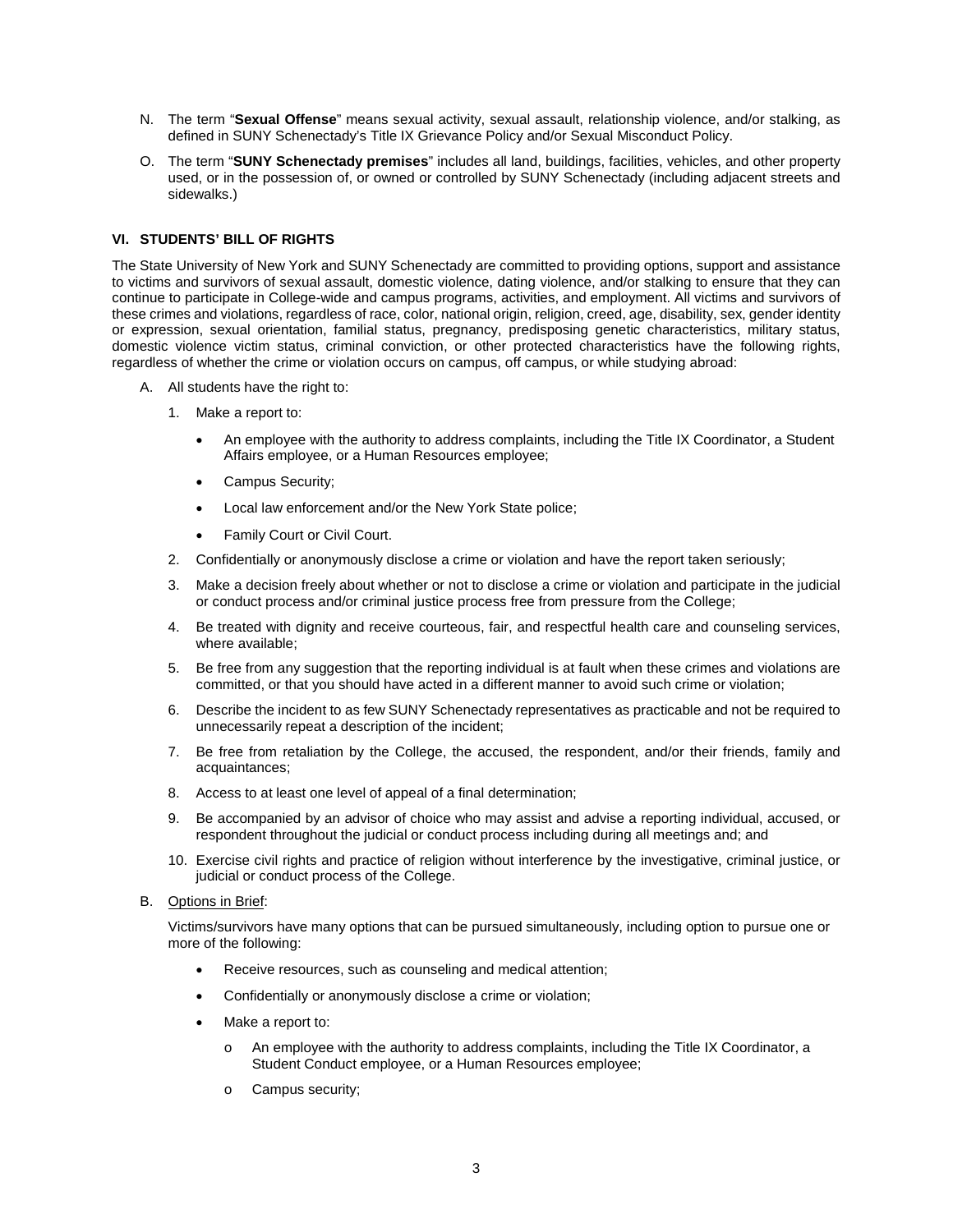- o Local law enforcement; and/or
- o Family Court or Civil Court.

A complete description of all options for victims and reporting individuals can be found in SUNY Schenectady's Sexual Misconduct Policy.

#### **VII. JURISDICTION**

 The College will have jurisdiction over misconduct that occurs on College premises and/or at College sponsored continued presence of the student engaging in such behavior impairs, obstructs, interferes with or adversely affects the activities. The College may also address off campus behavior if the College determines that the behavior, or the mission, processes or functions of the College. The College will also have jurisdiction over Sexual Offenses that occur on or off campus, or while students are studying abroad.

#### **VIII. STUDENT AMNESTY POLICY**

 importance. SUNY Schenectady recognizes that students who have been drinking and/or using drugs (whether such use is voluntary or involuntary) at the time that violence, including but not limited to domestic violence, dating violence, stalking, or sexual assault occurs may be hesitant to report such incidents due to fear of potential consequences for their own conduct. SUNY Schenectady strongly encourages students to report domestic violence, dating violence, SUNY Schenectady's officials or law enforcement will not be subject to SUNY Schenectady's Code of Conduct action violence, dating violence, stalking, or sexual assault. The health and safety of every student at the State University of New York and SUNY Schenectady is of utmost stalking, or sexual assault to SUNY Schenectady officials. A bystander acting in good faith or a reporting individual acting in good faith who discloses any incident of domestic violence, dating violence, stalking, or sexual assault to for violations of alcohol and/or drug use policies occurring at or near the time of the commission of the domestic

#### **IX. VIOLATIONS.**

- A. **Referrals.** Complaints, incidents, or referrals regarding student behavior as hereinafter described in President of Student Affairs, or designee, will review each report and determine the action to be taken. paragraph "B" should be reported to the Division of Student Affairs (Room 222, Elston Hall). The Vice
- committed actual misconduct, attempting to commit misconduct but not completing the violation (i.e. offering to sell illegal substances to an individual who does not buy them or trying to steal an item but stopping or being B. **Behavior Subject to Discipline.** All of the following behaviors are a violation of the Code and may subject a student to disciplinary action as set forth below. A violation occurs when there is evidence of a student having stopped before removing the item from its location), assisting or convincing another person to commit misconduct, and misconduct or attempted misconduct by a student's guest.
	- Schenectady as detailed in section G-2 of the Academic Code, including, but not limited to, academic cheating; plagiarism; the sale, purchase or exchange of papers, or research; or theft of another's work 1. **ACADEMIC MISCONDUCT.** Commission of an act which violates the academic integrity of SUNY from any source is a violation of the Code.
	- activities, the possession and/or consumption of any alcoholic beverage is a violation of this College or College sponsored trip or an off-campus activity is also prohibited. Any action that involves the forced 2. **ALCOHOLIC BEVERAGE VIOLATION.** Except for appropriate classroom activities or approved student Code. Possession and/or consumption of alcoholic beverages by students participating in a College club consumption of alcohol for the purpose of initiation into or affiliation with any organization is also strictly prohibited, and will be subject to disciplinary action.
	- 3. **DRUGS AND/OR DRUG PARAPHERNALIA.** Possession or use of any illegal federal or state controlled substance, drug, or drug paraphernalia are prohibited on campus and at campus sponsored events. Such possession or use will be reported to local and state authorities and will also be subject to disciplinary products on campus and/or at campus sponsored events. Any action that involves the forced consumption action by the College. Students are also prohibited from using or possessing cannabis and cannabis of illegal drugs for the purpose of initiation into or affiliation with any organization is also strictly prohibited, and will be subject to disciplinary action. The College will cooperate with local and state authorities on any cases of suspected illegal use, possession or distribution of state-controlled drugs.
	- 4. **COMPUTER MISUSE.** Engaging in any unauthorized use of the College's hardware, software, or network systems is prohibited, including: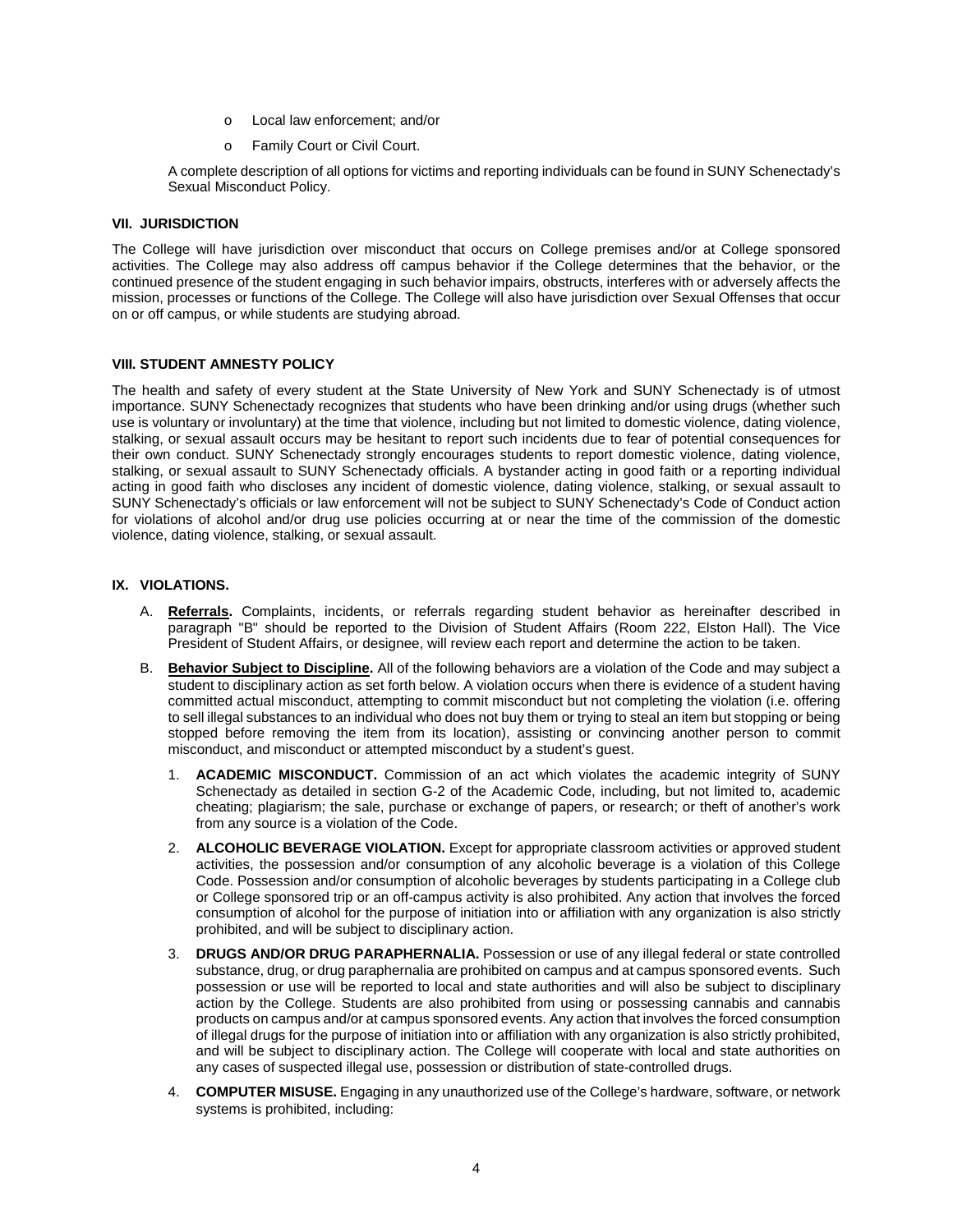- A. unauthorized access, entry, or use of a computer, computer system, network, software, password, account or data,
- B. unauthorized alteration or tampering with computer equipment, software, network, or data
- C. unauthorized copying or distribution of computer software or data, use of computer facilities' equipment to send obscene, harassing, threatening or abusive messages or images,
- D. use of computers to falsify records, tamper with records or commit any act of academic dishonest;
- related use. E. Any other act in violation of the law and/or the College policies and guidelines regulating computer-
- 5. **CRIMINAL ACTS.** Any alleged criminal act committed by a student off campus, which is of such serious nature that it threatens the health or safety of the College community, is a violation of this Code.
- 6. **DEMONSTRATIONS.** Any individual or group behavior which endangers life, public or private property or violates local, state or federal law is a violation of the Code.
- 7. **DISCRIMINATION.** It is a violation of the code to engage in unlawful Discrimination, as defined in SUNY Schenectady's Procedure for Resolving Complaints of Discrimination, Harassment, and Retaliation.
- 8. **DISHONESTY.** The falsification of information which includes any form of providing false or misleading information in writing, orally, or electronically in a manner which has the intent or effect of deceiving college personnel, or altering or falsifying official College records or documents; and/or the misrepresentation of oneself as an agent of the College is a violation of the Code.
- 9. **DISRUPTIVE CONDUCT.** Any behavior that substantially threatens, harms, or interferes with the peace and good order of the College community, students, visitors, personnel and/or other College processes and functions, including but not limited to, lewd, indecent, or obscene conduct or expression; unreasonable and disruptive noise; public intoxication; or prohibited athletic activity on College owned or controlled property or at a College sponsored or supervised function is a violation of the Code.
- 10. **FAILURE TO COMPLY.** The willful obstruction and/or the failure to comply with the directions of any College officials acting in performance of their prescribed duty; failure to provide valid student identification upon request of a College official; failure to comply with all regulations regarding student conduct on campus, and/or any violation of a College policy or procedure is a violation of the Code.
- unauthorized fires, tampering with fire safety and/or firefighting equipment or rendering such equipment 11. **FIRESAFETY VIOLATION.** Violation of campus safety regulations, including but not limited to, setting inoperable, pulling or turning in a false fire alarm, tampering or improper use of campus emergency phones, falsely reporting a hazard, or failure to evacuate facilities upon the sounding of a fire alarm or drill is a violation of the Code.
- 12. **GAMBLING.** Gambling for money or prizes except for approved college activities is prohibited on College owned or controlled property or at any College sponsored or supervised function is a violation of the Code.
- 13**. HARASSMENT.** It is a violation of the code to engage in sexual or other unlawful Harassment, as defined in SUNY Schenectady's Procedure for Resolving Complaints of Discrimination, Harassment, and Retaliation.
- times and must be produced, upon request, to any college personnel. The use of an identification card 14. **IDENTIFICATION CARD VIOLATION.** SUNY Schenectady identification cards should be carried at all by anyone else other than the rightful owner is a violation of the Code.
- College Library in violation of the normal checkout procedures is a violation of the Code. Students with 15. **REMOVAL OF LIBRARY BOOKS AND MATERIALS.** Removal of books or other materials from the such materials and books in their possession will be considered as knowingly participating in the use of stolen materials.
- Schenectady's Procedures for Resolving Complaints of Discrimination, Harassment, and Retaliation, 16. **RETALIATION.** It is a violation of the code to engage in unlawful Retaliation, as defined in SUNY Sexual Misconduct Policy, and in the Title IX Grievance Policy.
- 17. **SANCTION VIOLATION.** Violations of a College judicial sanction including, but not limited to, failing to meet the terms of the sanction, failure to complete a specified condition or assignment of a sanction, or violating the Student Code of Conduct when on disciplinary probation is a violation of the Code.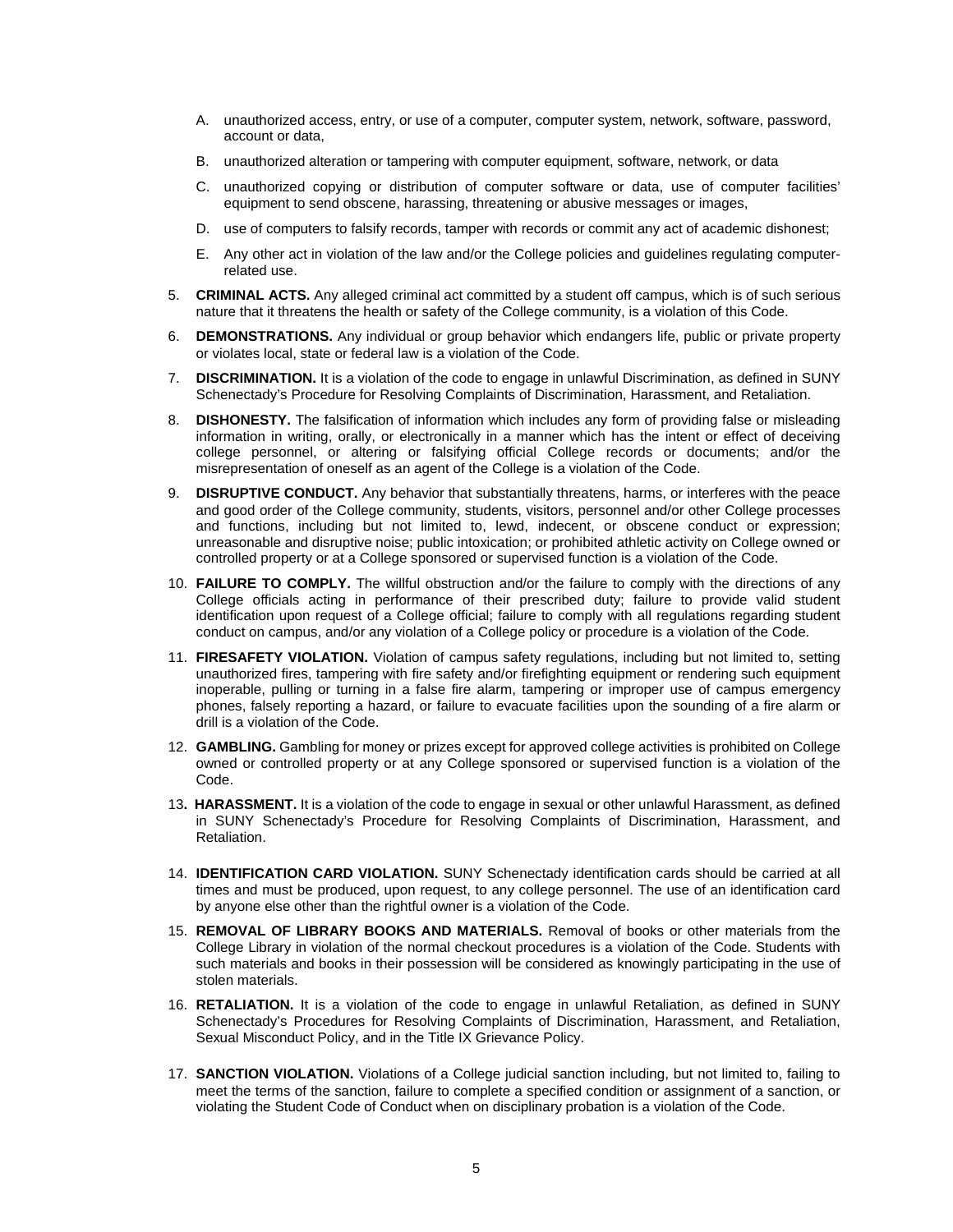- 18. **SEXUAL OFFENSE.** It is a violation of the code to engage in a Sexual Offense, as defined in this Code, and in SUNY Schenectady's Sexual Misconduct Policy and Title IX Grievance Policy.
- part of an approved club activity, is a violation of the Code unless the prior approval of the Vice President 19. **SOLICITING.** The advertisement, solicitation or sale of any item or service on College property, unless a of Student Affairs, Vice President of Administration or College President has been secured.
- 20. **THEFT.** Theft or attempted theft of the property or services of the College, any organization, or any individual by means of taking, selling, deceiving, misappropriating, or misusing, as well as receiving and or possessing such stolen property is a violation of the Code.
- 21. **THREAT OF HARM.** Conveyance of threats or the commission of any act which results in, or which may result in, harm to any person or the damage to College property or the property of others by willful and of others. Any action or behavior that endangers the health, safety or welfare of any member of the deliberate means is a violation of the Code. This offense includes any form of harassment, physical assault, verbal abuse, threatening or attempting physical assault upon any person not to include dating violence, domestic violence or sexual misconduct, or threats to destroy College property or the property College community or visitors is a violation of this Code.
- 22. **TRESPASSING.** Unauthorized entry, use or occupancy of any building, structure, facility or college grounds is a violation of the Code.
- destroying, defacing, tampering, misuse, or abuse of student, staff or College property, including rentals 23. **VANDALISM.** The intentional and/or reckless, but not accidental, destruction of property; damaging, or leased facilities, is a violation of the Code.
- 24. **WEAPONS.** The threat of use or actual use of any weapon on campus is strictly prohibited and will be reported to local and/or state authorities. For purposes of this provision, a weapon is defined as:
	- A. anything within the definition of a weapon set forth in Penal Law 265.00;
	- B. any instrument, device, or object designed or specifically adapted for the purpose of inflicting physical harm or death;
	- C. any instrument, device or object possessed, carried, or used for the purpose of inflicting or threatening physical harm or death.
- 25. **IMPROPER CULINARY KNIFE STORAGE.** It is a violation of the code to have culinary knives outside of their cases when not in the culinary labs.
- 26. **EXPLOSIVES.** The possession, storage, or use of firecrackers or other explosive device of any description for any purpose is a violation of this Code.
- 27. **VIOLATION OF LAW.** A violation of any municipal, state or federal criminal law or engaging in behavior that is a civil offense, or a violation of any policy, procedure, rule, regulation or directive of the College or any of its affiliated entities is a violation of this Code, even if the specific conduct is not listed as a prohibited act in the Code. The College regards criminal conduct/civil offense as a violation of the Code simultaneously with, or following civil or criminal proceedings off campus at the discretion of the College. regardless of whether the criminal violation/civil offense are pursued in a court of law. The College may, to the extent permitted by law (including without limitation to FERPA), inform law enforcement agencies of perceived criminal violations and may elect to defer internal disciplinary action until prosecution of the criminal violation has been completed. Proceedings under the Code may be carried out prior to,
	- • Generally, proceedings under this Code may be carried out prior to, simultaneously with, or following civil or criminal proceedings off-campus at the discretion of the Vice President of Student Affairs.
	- concurrently with a criminal justice investigation and proceeding, except for temporary delays as longer delay. Determinations made or sanctions imposed under this Code shall not be subject to Schenectady rules were dismissed, reduced, or resolved in favor of or against the criminal law • For Sexual Offense charges or complaints, however, the judicial or conduct process will run requested by external law enforcement entities while law enforcement gathers evidence, which should not last more than 10 days except when law enforcement specifically requests and justifies a change because criminal charges arising out of the same facts giving rise to violation of SUNY defendant.
- that person's knowledge and expressed consent, is a violation of the code. 28. **VIOLATION OF PRIVACY.** Making a video recording, audio recording, taking photographs, or streaming audio/visual of any person in a location where the person has a reasonable expectation of privacy, without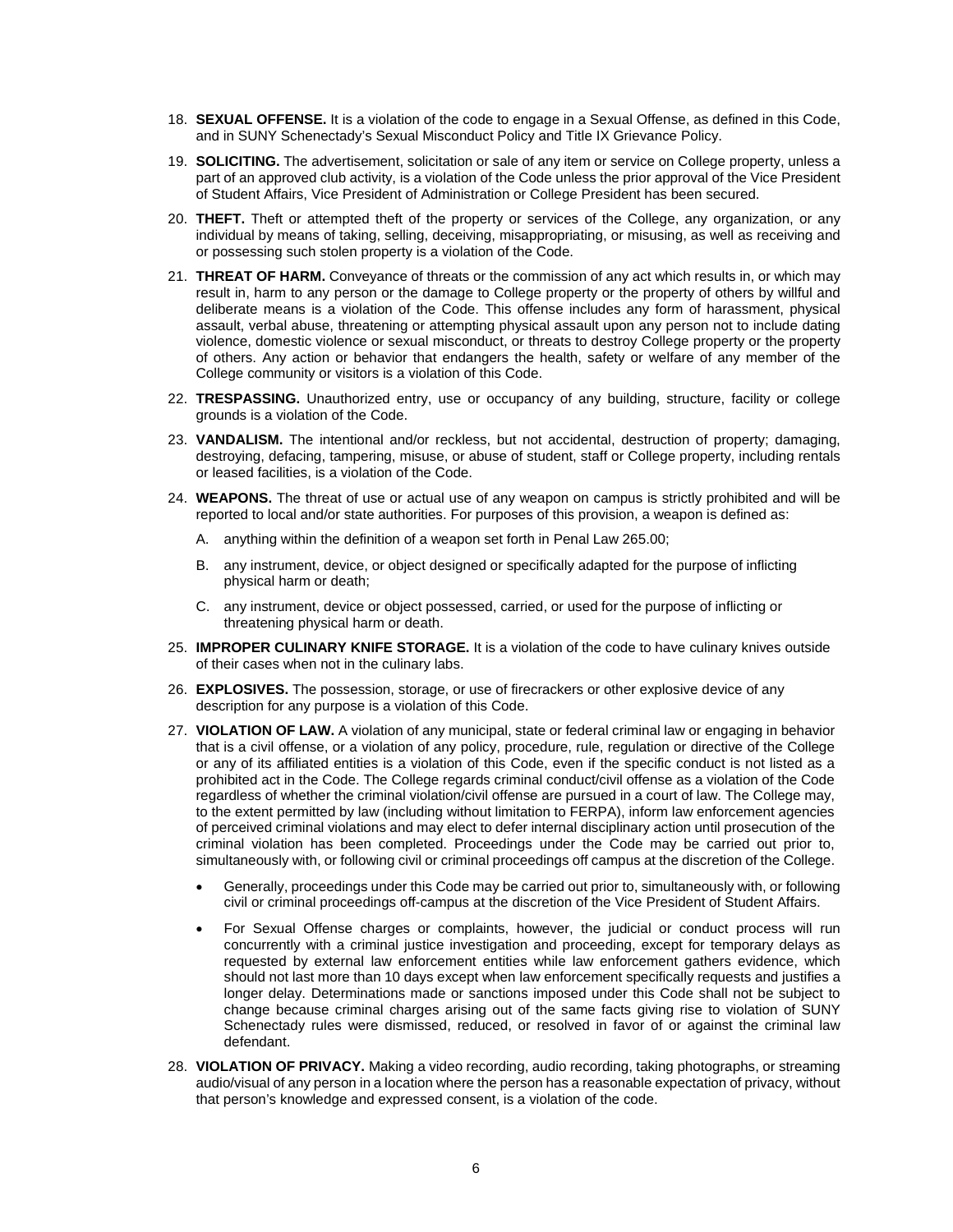- 29. **BULLYING.** Repeated unwanted direct or indirect, written, verbal, electronic and or physical acts that may harm or humiliate another person are a violation of the Code.
- 30. **COVID-19 Related Violations.** Consistent and intentional non-compliance with the College's COVID-19 Safety Protocols to include:
	- A. **Face Mask and Social Distancing Requirements**: For students found to have committed repeated via remote learning only (if available and as subject to campus policy and process), an academic and/or intentional violations of face mask/covering or social distancing requirements of the institution, Executive Order, or the State or local Department of Health, the available sanctions shall include a suspension from academic and/or housing access with continued access to their academic program and/or housing suspension, or permanent dismissal from the institution.
	- (unless it can be shown that the student was genuinely not reached by contact tracers through no available and as subject to campus policy and process), an academic and/or housing suspension, or permanent dismissal from the institution. B. **Contact Tracing**: For students who repeatedly fail to comply, whether intentionally or unintentionally failure on their part), with COVID-19 contact tracing efforts conducted by the institution or the State or local Department of Health, the available sanctions shall include a suspension from academic and/or housing access with continued access to their academic program via remote learning only (if
	- C. **Failure to Comply with Campus Health Protocols:** For students who fail to attend at least two scheduled appointments, without sufficient excuse, to obtain diagnostic or surveillance COVID-19 testing under the institution's published protocol, the institution shall undertake disciplinary action to electronically deactivate card access (or equivalent) and restrict access to any buildings with the exception of access required to obtain health care services pursuant to campus policy. For students whose access has been restricted, they shall be ineligible to attend live classes (though they may continue in remote coursework only, if available and as subject to campus policy and process), and their parking privileges on campus may be temporarily revoked such that their car may be ticketed access by 6 obtaining a diagnostic or surveillance test or by submitting negative results of a diagnostic or surveillance test, as applicable. The institution shall notify the student of their reduction of access. Coming to campus or seeking access to a campus building or course without curing this electronically deactivate card access (or equivalent) and restrict access to any buildings. For students whose access has been restricted, they shall be ineligible to attend live classes (though they may continue in remote coursework only, if available and as subject to campus policy and process), and their parking privileges on campus may be temporarily revoked such that their car may be ticketed not disciplinary in nature, and the affected student may revive full access by submitting their daily this deficiency shall be considered trespassing and may result in investigation and discipline. enforce compliance, which may include interim suspension, or take administrative measures to or towed if parked on campus. Restricting access to the campus and revoking parking privileges are administrative actions that are not disciplinary in nature, and the affected student may revive full deficiency shall be considered trespassing and may result in investigation and discipline. For students who fail to submit their daily health screening via the institution's supplied portal for at least three consecutive days, without sufficient excuse, the institution shall undertake disciplinary action to enforce compliance, which may include interim suspension, or take administrative measures to or towed if parked on campus. Restricting access to the campus and revoking parking privileges are health screening. Coming to campus or seeking access to a campus building or course without curing

 policy, leave the respondent ineligible for refund of tuition, room, board, or fees, and the student will be A finding of responsibility and applied sanction of dismissal or suspension shall, consistent with SUNY responsible for all amounts owed.

# **X. DISCIPLINARY PROCEDURE**

#### A**. Initiation of the Disciplinary Process**

- 1. Any member of the SUNY Schenectady community may file a complaint or charges against any student for misconduct. Any complaint or charges will be referred to the Vice President of Student Affairs.
- 2. The Vice President of Student Affairs will respond promptly to any complaint or charge filed. The Vice President of Student Affairs will also promptly respond upon knowledge that a violation of the Code may have occurred.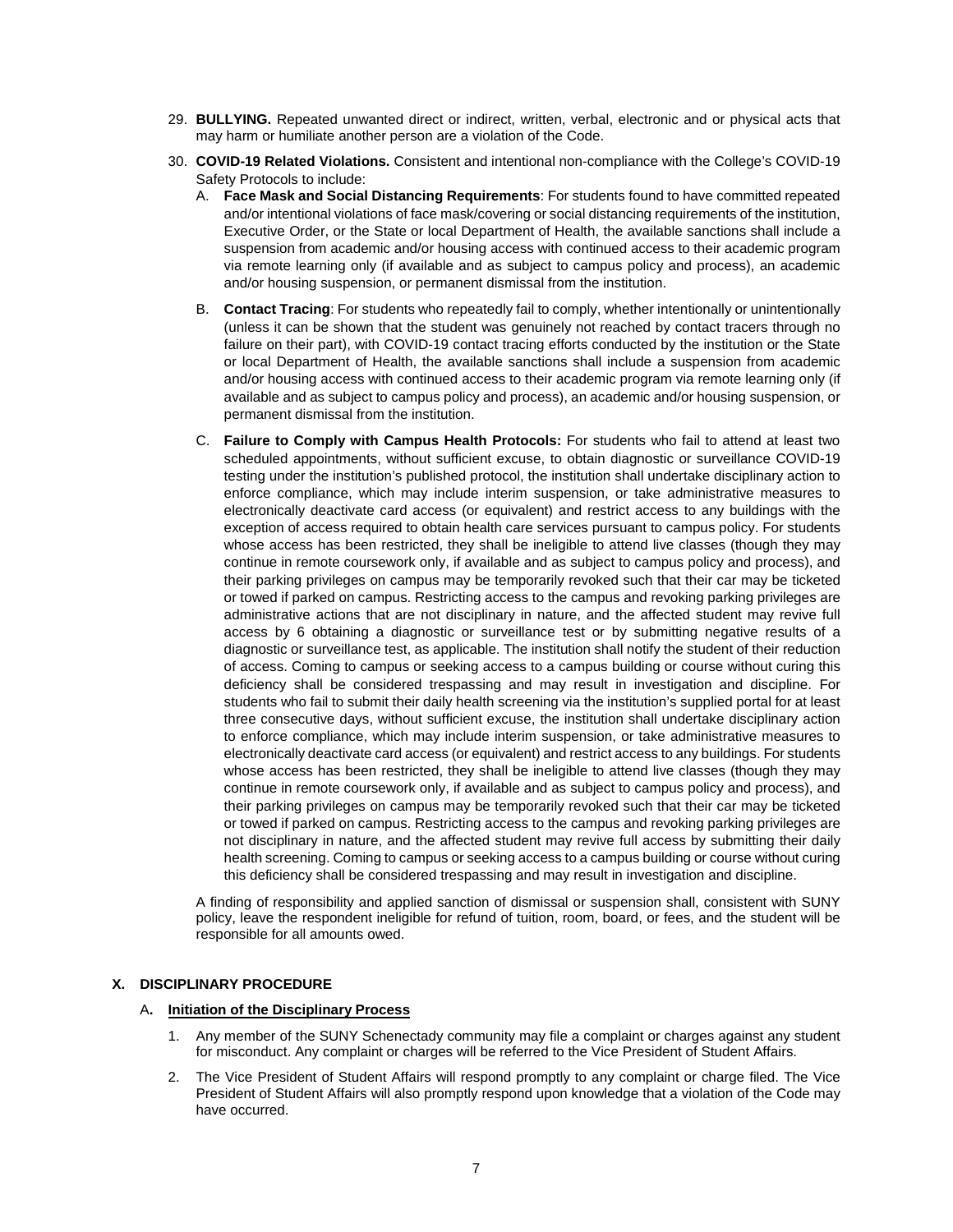- 3. All charges shall be presented to the accused student in written form.
- 4. The Vice President of Student Affairs will determine (a) whether or not the alleged misconduct is within the purview of the Student Conduct Code; and (b) if so, the appropriate procedure.
- 5. Designation of an Appropriate Hearing Board
	- a. Cases Not Involving Sexual Offense Charges:

 a review to determine if the charges have merit and/or if they can be disposed of administratively by mutual consent of the parties involved on a basis acceptable to SUNY Schenectady. Such disposition admitted and/or cannot be disposed of by mutual consent, the Vice President of Student Affairs will prepare written charges and refer the case to the Chairperson of the Student Affairs Committee or Board and refer the charges to the Hearing Board for a hearing. If the student admits violating institutional rules, but sanctions are not agreed to, subsequent process, including a hearing if Upon receipt of a charge or complaint, the Vice President of Student Affairs or designee may conduct shall be final and there should generally be no subsequent proceedings. If the charges are not designee. The Chairperson of the Student Affairs Committee will appoint an appropriate Hearing necessary, shall be limited to determining the appropriate sanction(s).

b. Cases Involving Sexual Offense Charges:

 Upon receipt of a charge or complaint alleging a Sexual Offense, the Vice President of Student Affairs shall immediately forward the charge or complaint to the Title IX Coordinator for handling under the Title IX Grievance Policy and/or the Sexual Misconduct Policy.

- 6. The standard of evidence used to evaluate a charge or complaint is a "preponderance of the evidence." Under this standard, a determination must be made on the basis of whether it is more likely than not that the accused student violated the Code.
- 7. If any disciplinary action is pending against a student, degrees, grade reports, and transcripts may not be issued until the matter is resolved.
- 8. If the student withdraws from SUNY Schenectady while student conduct proceedings are in process, the student does so with charges pending. The Colleges reserve the right to adjudicate those charges when/if the student returns to SUNY Schenectady.
- 9. A time shall be set for a hearing, not less than five (5) nor more than fifteen (15) business days after the student has been notified. Minimum and maximum time limits for scheduling of hearings may be modified at the discretion of the Vice President of Student Affairs.

#### B**. Interim Pre-Hearing Measures**

- 1. Interim Suspension: In certain circumstances, the Vice President of Student Affairs, or designee, may impose a College suspension prior to the hearing before a Hearing Board.
	- • An interim suspension may be imposed only: (a) to ensure the immediate safety and well-being of to ensure the student's own immediate physical or emotional safety and well-being; or (c) if the members of the SUNY Schenectady community or preservation of SUNY Schenectady property; (b) student poses an immediate threat of disruption of, or interference with, the normal operations of SUNY Schenectady.
	- • During an interim suspension, students may be denied access to the campus, which may include in person, hybrid, and/or online classes and/or all other College activities or privileges for which the student might otherwise be eligible, as the Vice President of Student Affairs or designee may determine to be appropriate.
- 2. Additional Pre-Hearing Measures
	- No Contact Orders The Vice President of Student Affairs has discretion to issue no-contact orders to the complainant and respondent, depending upon the nature of the charge or complaint.
	- Interim Measures SUNY Schenectady shall provide a complainant with reasonable and available transportation or other applicable arrangements in order to help ensure safety, prevent retaliation interim measures and accommodations that affect a change in academic, employment, and avoid an ongoing hostile environment, depending upon the nature of the charge or complaint.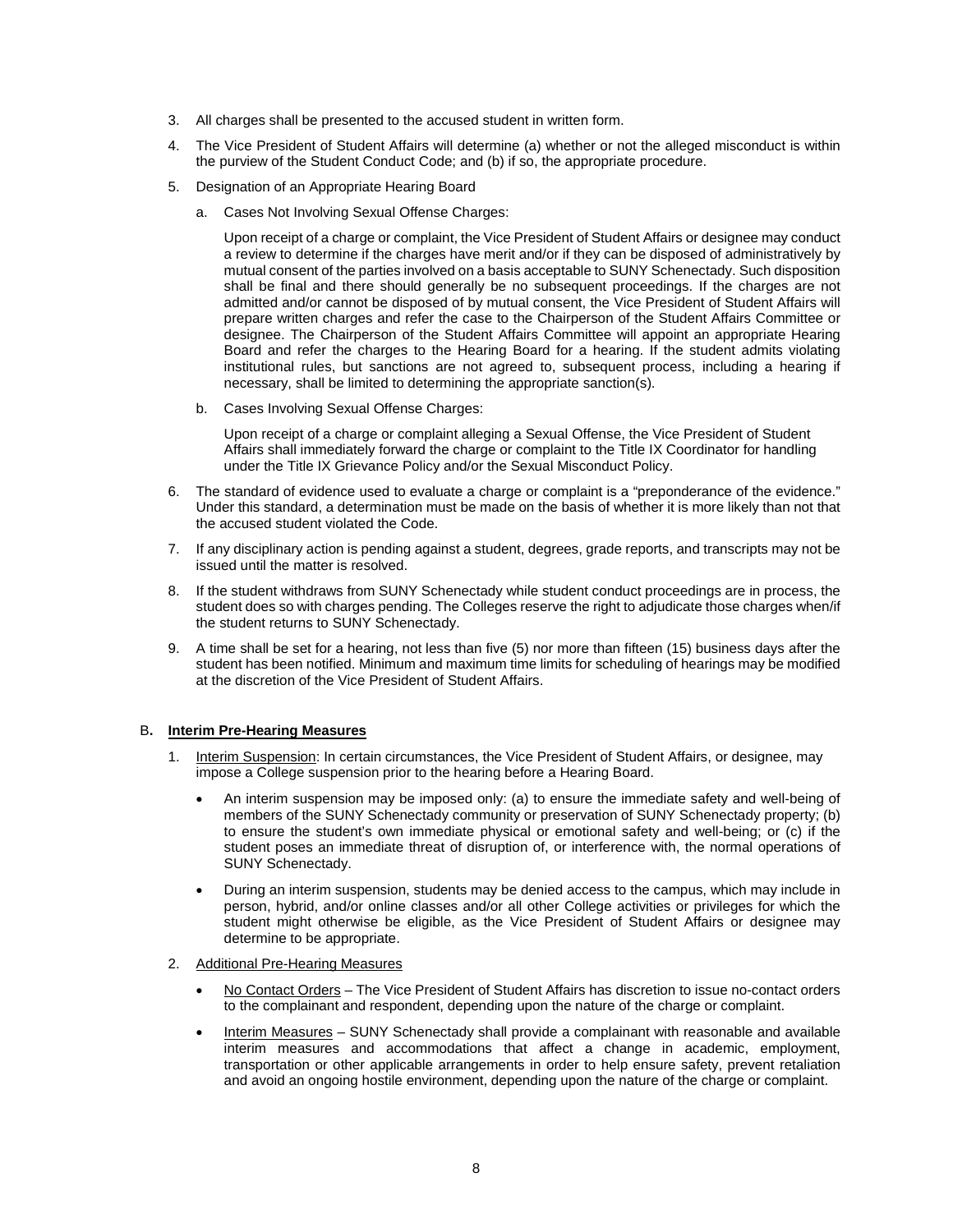- C**. Hearing Procedures**. The following procedures are applicable to hearings before a Hearing Board:
	- 1. The Vice President of Student Affairs shall designate a Chair who shall ensure compliance with these procedures.
	- 2. Hearings normally shall be conducted in private.<br>3. <u>Advisors</u>:
	- - process. • The complainant and respondent each will have the option to have an advisor throughout the Code
		- hearing. • The advisor cannot personally participate, except to ask cross-examination questions during the
		- the student must inform the Vice President of Student Affairs of the name of their advisor at least regarding the hearing date and other matters should also notify the Vice President of Student Affairs and provide their advisor's contact information. • If a student chooses to have an advisor who is not a member of the SUNY Schenectady community, three business days prior to the scheduled hearing. Students who wish to have their advisors notified
	- 4. The complainant, respondent, and their advisors, if any, shall be informed in writing of the day, time, and location for the hearing. Hearings will convene as scheduled unless the Hearing Board has been notified of and approves a request to reschedule. The hearing will proceed even if the complaint, respondent, advisors, and/or witnesses are not in attendance.
	- 5. Parties and advisors in attendance at a hearing are not permitted to video or audio record the hearing. the hearing will be confidential, except as otherwise provided herein. The record shall be the property of The Hearing Board shall ensure that the hearing is recorded. The record can initially be a tape recording: however, this tape recording should be transcribed following the hearing. The record and transcription of SUNY Schenectady. The record, including the documents entered into evidence, will be transmitted to the Student Affairs Office along with the Hearing Board's report and recommendation.
	- the reasons for such challenge and determine whether a member of the Hearing Board must be replaced. 6. Prior to the start of the hearing, if the parties wish to challenge the designation of any members of the Hearing Board, the student must raise this concern to the Vice President of Student Affairs, who will hear
	- 7. Attendance at hearing:
		- • The complainant, respondent, and their advisors, if any, shall be permitted to attend the entire portion of the hearing at which information is presented. They shall not be permitted to attend the Hearing Board's deliberations.
		- • When requested, a student must appear before a Hearing Board for the purposes of providing information relevant to a Code proceeding. The College will change the date/time for such an appearance if the accused student provides a good reason why they cannot appear as directed. Failure to appear or willful failure or refusal to provide information, unless it will result in selfincrimination, may result in student conduct action. The Hearing Board may draw a negative inference from the failure or refusal to provide information, even if such failure or refusal is due to concerns about self-incrimination.
		- charges shall be presented and considered, even if the accused student is not present. If an accused student, with notice, does not appear at a hearing, the information in support of the
		- • The Hearing Board may accommodate concerns for the personal safety, well-being and/or fears of confrontation of the complainant, accused, and/or other witness during the hearing by providing separate facilities, by using a visual screen, and/or permitting participation by telephone, video tape, written statement or other means, where and as determined in the sole judgment of the Vice President of Student Affairs to be appropriate.
	- 8. At the beginning of the hearing, the Chair shall delineate the hearing process. This includes informing the participants that the Hearing Board may remove and prohibit the participation of anyone disrupting the hearing. All questions regarding whether potential information will be admissible in the hearing and all procedural questions with respect to the hearing, shall be resolved by the Chair of the Hearing Board.
	- 9. Formal rules of process, procedure, and/or technical rules of evidence, such as those which are applied in criminal or civil court, are not used in Code hearings.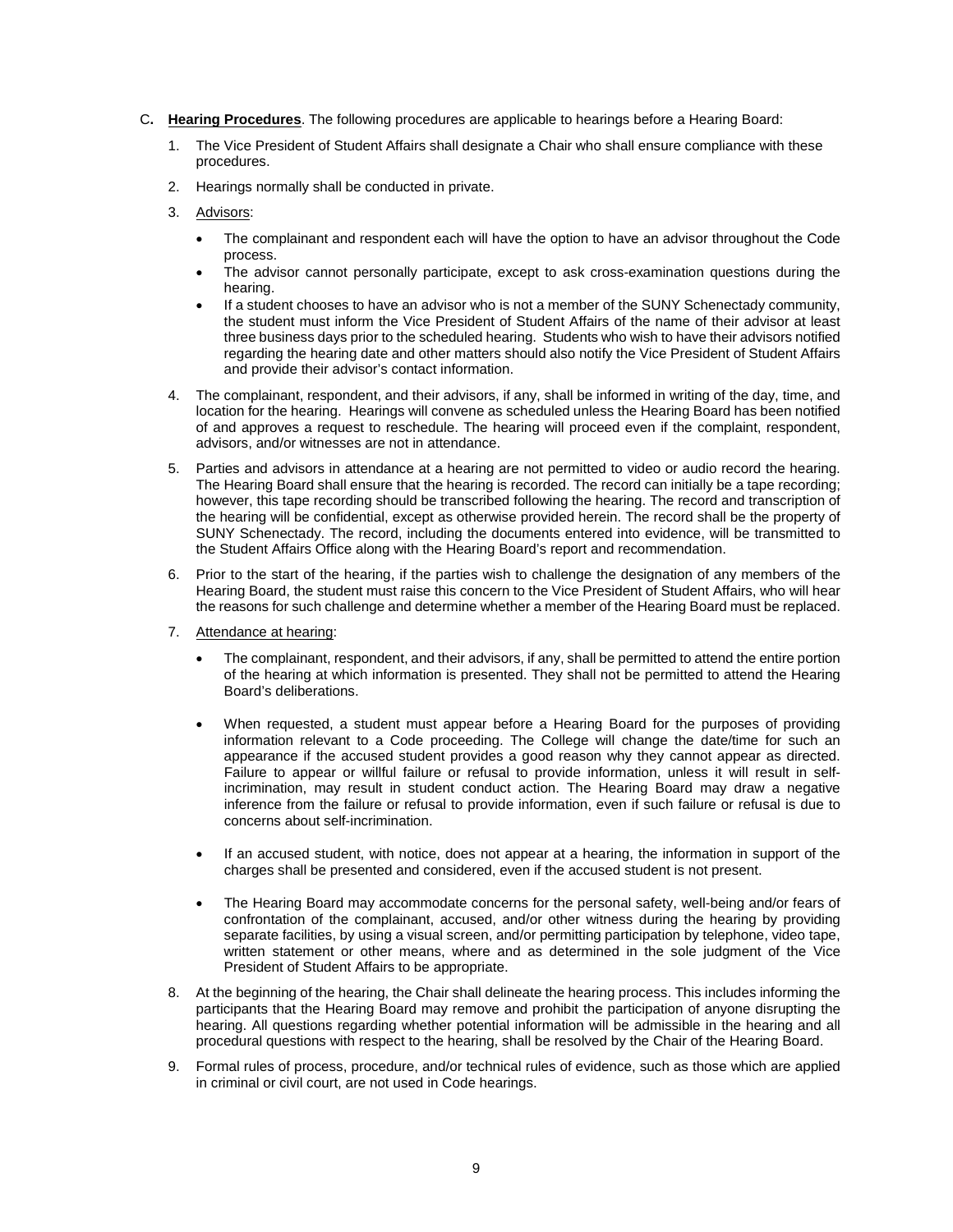- complaint, the respondent, and/or witnesses during the hearing by providing security present at the 10. The Hearing Board will be responsible for maintaining a disciplinary procedure that makes reasonable efforts to accommodate concerns for the personal safety, well-being and/or fears of confrontation of the hearing, permitting participation by telephone or other web-based access, permitting witnesses to submit written statements, and/or other means as determined by the Hearing Board to be appropriate.
- 11. The complainant and respondent will each have an opportunity to present information and evidence, examination, or submit questions to the Hearing Board in advance of or during the hearing to be asked of the other party. Throughout the hearing, the Hearing Board has the discretion to limit testimony to answer questions from the Hearing Board, and question their witnesses. Complainants and respondents may not directly cross-examine the other party. They may have their advisors conduct the crossinformation relevant to the disposition of the charge or complaint, and prohibit repetitious or redundant testimony.
- 12. Pertinent records, exhibits, and written statements (including student impact statements, written statements made by members of the Colleges' community dealing with the impact that the accused general) may be accepted as information for consideration by a Hearing Board, at its sole discretion. student's conduct has had on a particular student or students or upon SUNY Schenectady students in
- 13. After the portion of the hearing concludes in which all pertinent information has been received, the Hearing section of the Student Conduct Code which the student is charged with violating, using the preponderance Board shall determine, by majority vote, whether they believe that the respondent has violated each of the evidence standard.
- 14. If the College withdraws a complaint, a College representative shall discuss the reasons for the withdrawal with the reporting individual and no Hearing Board hearing will be held. In the event that the complaint is withdrawn after a hearing is completed, the Hearing Board will not issue a determination.
- 15. The Hearing Board may consider mitigating and aggravating circumstances when choosing whether or not to recommend a sanction and the severity of the sanction, including without limitation any or all of the following:
	- Nature of the offense:
	- Severity of the damage, injury, or harm resulting from the offense;
	- Whether the respondent promptly took responsibility for their actions;
	- Present demeanor of the respondent;
	- Past disciplinary history of the respondent, which includes, without limitation, completion of or pending disciplinary sanctions from past cases;
	- The respondent's honesty, or lack thereof, and the cooperation demonstrated during the investigation of the complaint and subsequent disciplinary proceeding;
	- national origin, gender, age, physical or mental disability, sexual orientation or another protected • Whether the charge involved an action directed at another based upon race, religion, ethnicity, characteristic under federal, state, or local law or College policy;
	- The recommendation of associated victims or parties to the incident; and
	- Any other factor deemed relevant by the Hearing Board.

#### D**. Review by Vice President of Student Affairs:**

 The Vice President of Student Affairs may, following a review of the record, accept or reject the Hearing reserves the right to review and amend any decision of the Hearing Board. If the Vice President of Student Board's determination of fact and the sanction recommendation. The Vice President of Student Affairs Affairs determines that the accused student violated the Code, one or more of the following penalties may be imposed:

#### • **No action;**

 • **Reprimand:** written reprimand with warning that continuation or repetition of misconduct may result in further disciplinary action;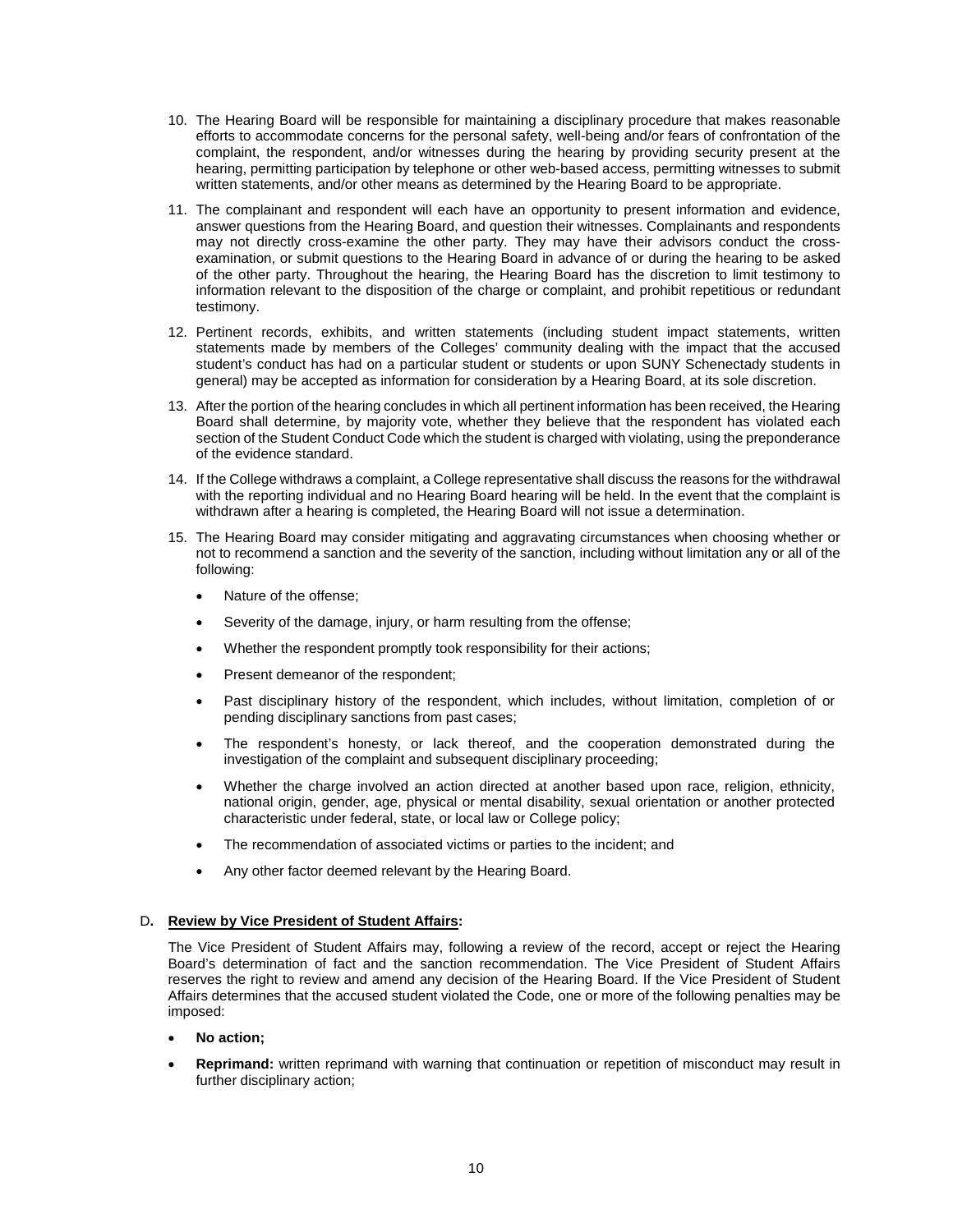- • **Restitution:** compensation for loss or injury, reimbursement for damages to or the misappropriation of property, or other payment for expenses incurred as a result of the student's actions;
- **Mediation** and/or counseling referral;
- **Disciplinary Probation:** suspension of a student from any or all College programs or activities that do not relate directly to the student's academic performance;
- **Suspension:** discontinuance from classes and other designated privileges or activities for a definite period of time;
- **Expulsion:** termination as a student of the College for an indefinite period;
- investigatory process it is determined that the degree was obtained by fraud; • **Degree Revocation:** The College reserves the right to revoke a degree when upon conclusion of an
- **Other Secondary Sanctions:** such sanctions may be imposed instead of or in addition to those specified above;
- **Community Service:** may include performance of no more than fifty (50) hours of unpaid work assignments per semester either on or off campus as specified. Assignments are assigned and supervised by an administrative officer of the College and may not be combined or in conjunction with any other volunteer or court ordered requirement;
- behavioral contract specifying the behavioral requirements to be followed, a reflective writing assignment • **Educational Activities:** such sanctions may include a formal apology in writing and/or in person; a or attendance at an event directly related to the violation committed;
- **Restrictions:** temporary or permanent loss of the use of a College facility, service, and or the privilege of participating in any extra-curricular activity
- **Mental Health and Threat Assessments:** professional assessments may be imposed at the expense of the student;
- • **Other Secondary Sanctions/Interventions:** such sanctions/interventions may be imposed instead of or in addition to those specified above.

#### **XI. NOTIFICATION**

- A. Within five (5) business days of the receipt of the Hearing Board's written report and recommendation, the Vice President of Student Affairs will notify both parties simultaneously in writing of the result of the Code of fact, by mailing a copy of results by e-mail and certified mail to the last address provided to the College by Appeals Board within two (2) business days of the decision, pursuant to the procedures set forth below. review, any sanctions imposed, the rationale for the result and the actual sanctions imposed, and the findings the respondent and complainant. The parties will also be informed of their right to appeal the decision to an
- B. The decision of the Vice President of Student Affairs shall take effect immediately unless otherwise provided for in the student notification, and such decision shall be final except as provided for in the appeal process.

# **XII. APPEAL PROCESS**

- A. A final determination by the Vice President of Student Affairs may be appealed by the respondent and/or the complainant to an Appeals Board within two (2) business days' receipt of the determination. Such appeals shall be in writing and shall be delivered to the Vice President of Student Affairs.
	- by one of the reasons listed in section C below. • Upon receipt of an appeal, the Vice President of Student Affairs will confirm that the appeal is supported
	- If no appeal is submitted to the Vice President of Student Affairs within two (2) business days of the decision, the determination of the Vice President of Student Affairs will become final, unless the individual filing the appeal can establish good cause for the delay in filing the appeal.
- B. Appeals can be requested for one or more of the following reasons only:
	- To determine whether the penalty is inappropriate to the finding (including where a student admits to wrongdoing, and an agreement is reached on liability, but no agreement is reached regarding penalty);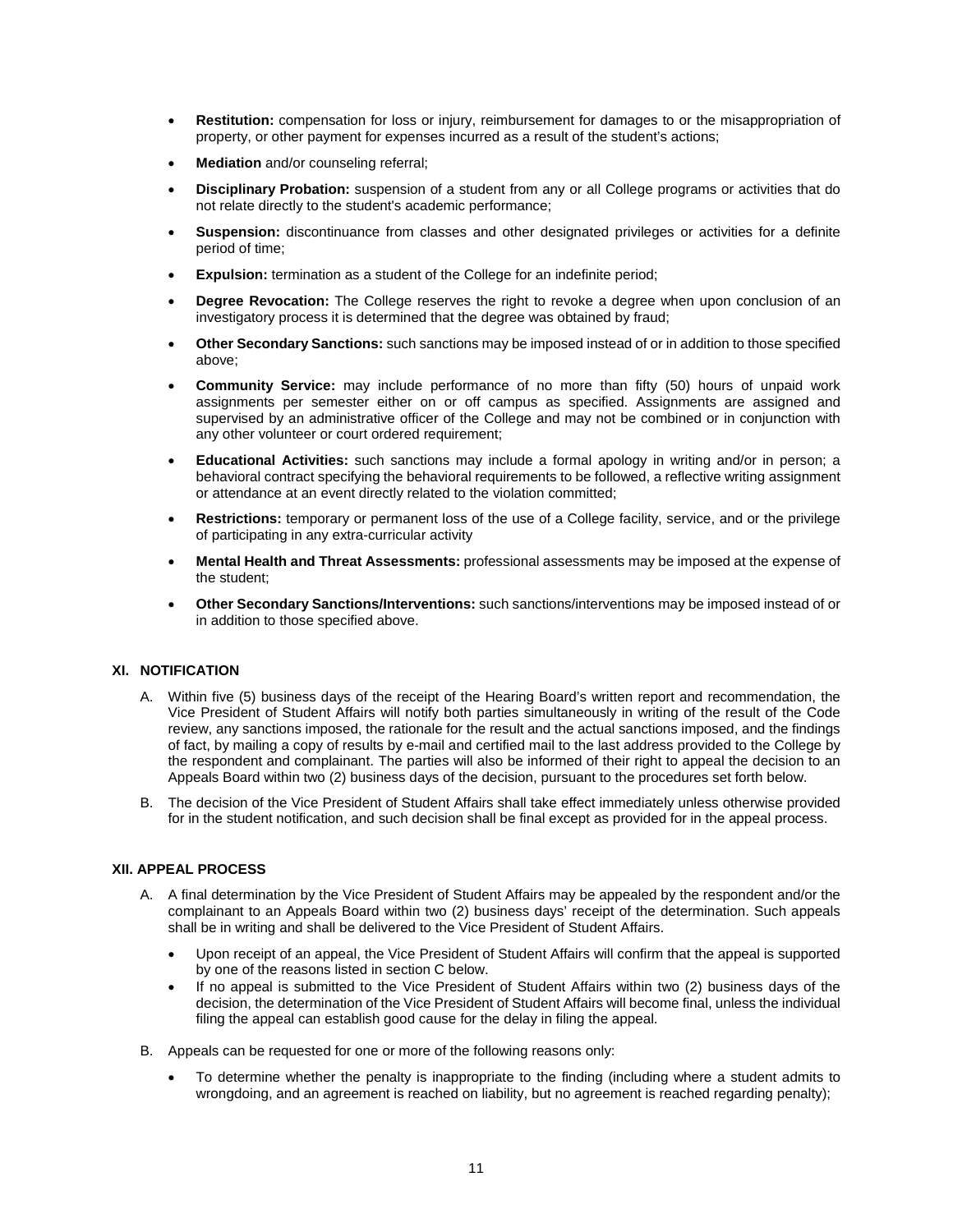- To determine whether the Vice President of Student Affairs' findings are supported by the evidence;
- To determine whether the student's procedural rights were violated; or
- • To determine whether new evidence, which was unavailable at the original proceeding, has been discovered.
- C. If the Vice President determines that the appeal was not requested for one of the above listed reasons, the appeal shall be dismissed. If the Vice President of Student Affairs determines that the appeal falls within one of the above-listed reasons, a copy of the hearing transcript will be provided to the both parties as soon as it is available.
- D. Once the appellant receives the transcript, the appellant will have five (5) business days from receipt of the provided with notice of the appeal, with access to the same evidence made available to the appellant (including the transcript), and with the same opportunity to submit supporting documentation. However, the other parties transcript to present their reasons for the appeal with supporting documentation. The other parties must be are not required to submit supporting documentation.
- E. If the appellant fails to submit supporting documentation within five (5) business days after review of the transcript, the determination of the Vice President of Student Affairs will become final, unless the appellant can establish good cause for the delay in filing the submission.
- F. If a proper appeal and submission are filed, the Vice President of Student Affairs shall appoint an Appeals Board. The transcripts and all case documentation, including any appeals and submissions, shall be delivered to each member of the Appellate Board.
- G. The Vice President of Student Affairs shall convene an Appeals Board within ten (10) days of receiving the appellant's submission. The Appellate Board shall reach a determination within ten (10) business days of being convened.
- H. Except as required to explain the basis of new evidence, an appeal shall be limited to review of the verbatim record of the initial hearing and supporting documents.
- I. The parties will be informed, in writing, of the result of the appeal. Delivery of this outcome will not be delayed to either party, and should occur as nearly simultaneously as possible, without unnecessarily bringing those in conflict into close proximity to each other.

#### **XIV. STUDENT DISCIPLINARY FILES AND RECORDS.**

- file will be destroyed if the investigation indicates that no violation occurred. Other than in cases involving will be retained for four years from the date of the disciplinary hearing decision. However, records may be retained longer or permanently if the student was suspended or permanently dismissed, or if there is reason A. **Cases Not Involving Crime of Violence Charges**: The Vice President of Student Affairs will establish a student disciplinary file whenever a case is referred for investigation of a possible Code violation. A student's College suspension or expulsion, prohibition from professional practice or revocation of degree, or crimes of violence (including but not limited to Sexual Offenses), the file of a student found to have violated the Code to believe the case could result in future litigation. The case summary will be retained on the campus database indefinitely. The record shall be maintained separate and apart from the student's permanent record by the Student Affairs Office.
- B. **Cases Involving Crime of Violence Charges**: If a student is suspended or expelled after being found code of conduct violation" or "expelled after a finding of responsibility for a code of conduct violation." If a make a notation on the student's transcript that the student "withdrew with conduct charges pending." These transcript notations can be appealed by contacting the Title IX Coordinator at [titleix@sunysccc.edu.](mailto:titleix@sunysccc.edu) Transcript notations for violence-related suspensions shall not be removed prior to one year after conclusion of the suspension. Transcript notations for violence-related expulsions shall never be removed from a student's transcript. If a finding of responsibility is vacated for any reason, however, the transcript notation responsible for a crime of violence (including, but not limited to, a Sexual Offense), SUNY Schenectady must make a notation on the student's transcript that they were "suspended after a finding of responsibility for a student withdraws from SUNY Schenectady while such conduct charges related to crimes of violence are pending against the student, and declines to complete the disciplinary process, SUNY Schenectady must must be removed.